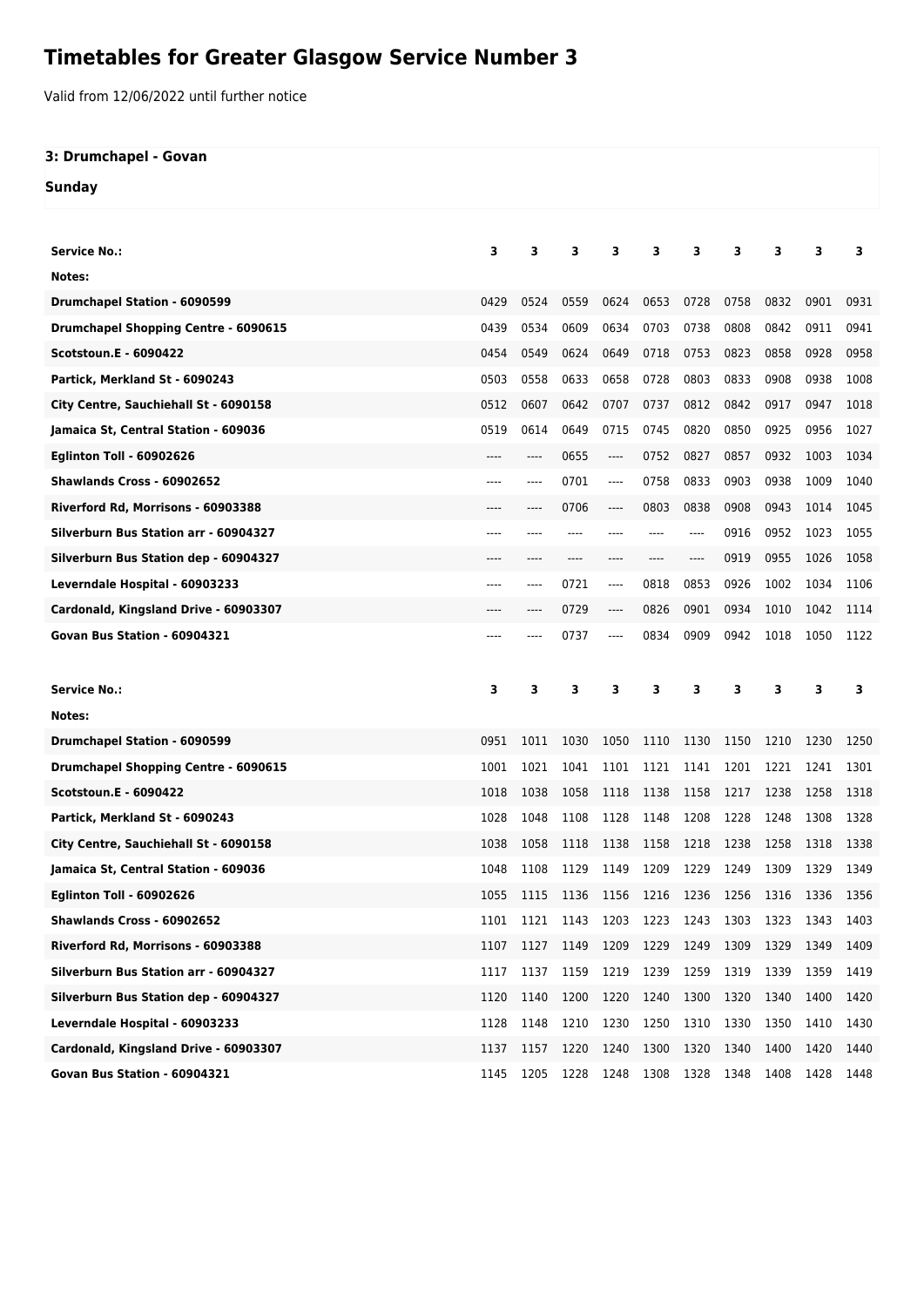| Service No.:                                                            | 3    | 3    | з            | 3         | 3            | 3    | 3            | з    | 3            | 3    |
|-------------------------------------------------------------------------|------|------|--------------|-----------|--------------|------|--------------|------|--------------|------|
| Notes:                                                                  |      |      |              |           |              |      |              |      |              |      |
| <b>Drumchapel Station - 6090599</b>                                     | 1310 | 1330 | 1350         | 1410      | 1430         | 1450 | 1510         | 1530 | 1550         | 1610 |
| Drumchapel Shopping Centre - 6090615                                    | 1321 | 1341 | 1401         | 1421      | 1441         | 1501 | 1521         | 1541 | 1601         | 1621 |
| <b>Scotstoun.E - 6090422</b>                                            | 1338 | 1358 | 1418         | 1438      | 1458         | 1518 | 1538         | 1558 | 1618         | 1638 |
| Partick, Merkland St - 6090243                                          | 1348 | 1408 | 1428         | 1448      | 1508         | 1528 | 1548         | 1608 | 1628         | 1648 |
| City Centre, Sauchiehall St - 6090158                                   | 1358 | 1418 | 1438         | 1458      | 1518         | 1538 | 1558         | 1618 | 1638         | 1658 |
| Jamaica St, Central Station - 609036                                    | 1409 | 1429 | 1449         | 1509      | 1529         | 1549 | 1609         | 1629 | 1649         | 1709 |
| <b>Eglinton Toll - 60902626</b>                                         | 1416 | 1436 | 1456         | 1516      | 1536         | 1556 | 1616         | 1636 | 1656         | 1716 |
| Shawlands Cross - 60902652                                              | 1423 | 1443 | 1503         | 1523      | 1543         | 1603 | 1623         | 1643 | 1703         | 1723 |
|                                                                         |      |      |              |           |              |      |              |      |              |      |
| Riverford Rd, Morrisons - 60903388                                      | 1429 | 1449 | 1509         | 1529      | 1549         | 1609 | 1629         | 1649 | 1709         | 1729 |
| Silverburn Bus Station arr - 60904327                                   | 1439 | 1459 | 1519         | 1539      | 1559         | 1619 | 1639         | 1659 | 1719         | 1739 |
| Silverburn Bus Station dep - 60904327                                   | 1440 | 1500 | 1520         | 1540      | 1600         | 1620 | 1640         | 1700 | 1720         | 1741 |
| Leverndale Hospital - 60903233                                          | 1450 | 1510 | 1530         | 1550      | 1610         | 1630 | 1650         | 1710 | 1730         | 1750 |
| Cardonald, Kingsland Drive - 60903307                                   | 1500 | 1520 | 1540         | 1600      | 1620         | 1640 | 1700         | 1720 | 1740         | 1800 |
| Govan Bus Station - 60904321                                            | 1508 | 1528 | 1548         | 1608      | 1628         | 1648 | 1708         | 1728 | 1748         | 1808 |
| <b>Service No.:</b>                                                     | 3    | 3    | 3            | 3         | 3            | 3    | з            | 3    | 3            | 3    |
| Notes:                                                                  |      |      |              |           |              |      |              |      |              |      |
| <b>Drumchapel Station - 6090599</b>                                     | 1630 | 1656 | 1727         | 1757      | 1827         | 1859 | 1930         | 2001 | 2032         | 2102 |
| <b>Drumchapel Shopping Centre - 6090615</b>                             | 1641 | 1706 | 1737         | 1807      | 1837         | 1909 | 1940         | 2011 | 2042         | 2112 |
| <b>Scotstoun.E - 6090422</b>                                            | 1658 | 1723 | 1753         | 1823      | 1853         | 1924 | 1955         | 2026 | 2057         | 2127 |
| Partick, Merkland St - 6090243                                          | 1708 | 1733 | 1803         | 1833      | 1903         | 1934 | 2004         | 2035 | 2106         | 2136 |
| City Centre, Sauchiehall St - 6090158                                   | 1718 | 1743 | 1813         | 1843      | 1913         | 1944 | 2014         | 2044 | 2115         | 2145 |
|                                                                         |      |      |              |           |              |      |              |      |              |      |
| Jamaica St, Central Station - 609036                                    | 1729 | 1753 | 1823         | 1853      | 1923         | 1953 | 2023         | 2053 | 2123         | 2153 |
| <b>Eglinton Toll - 60902626</b>                                         | 1736 | 1800 | 1830         | 1900      | 1930         | 1959 | 2029         | 2059 | 2129         | 2159 |
| Shawlands Cross - 60902652                                              | 1743 | 1807 | 1837         | 1907      | 1937         | 2005 | 2035         | 2105 | 2135         | 2205 |
| Riverford Rd, Morrisons - 60903388                                      | 1749 | 1813 | 1843         | 1912 1942 |              | 2010 | 2040         | 2110 | 2140         | 2210 |
| Silverburn Bus Station arr - 60904327                                   | 1759 | 1823 | 1853         | 1921      | 1951         | 2018 | 2048         | 2118 | 2148         | 2218 |
| Silverburn Bus Station dep - 60904327                                   | 1801 | 1826 | 1856         | 1924      | 1954         | 2021 | 2051         | 2121 | 2151         | 2221 |
| Leverndale Hospital - 60903233                                          | 1810 | 1835 | 1904         | 1931      | 2001         | 2028 | 2058         | 2128 | 2158         | 2228 |
| Cardonald, Kingsland Drive - 60903307                                   | 1820 | 1844 | 1913         | 1939      | 2009         | 2036 | 2106         | 2136 | 2206         | 2236 |
| Govan Bus Station - 60904321                                            | 1828 | 1852 | 1921         | 1946      | 2016         | 2043 | 2113         | 2143 | 2213         | 2243 |
| <b>Service No.:</b>                                                     |      |      | 3            |           | 3            |      | з            |      | 3            |      |
| Notes:                                                                  |      |      |              |           |              |      |              |      |              |      |
| Drumchapel Station - 6090599                                            |      |      | 2132         |           | 2202         |      | 2232         |      | 2302         |      |
| Drumchapel Shopping Centre - 6090615                                    |      |      | 2142         |           | 2212         |      | 2242         |      | 2312         |      |
| Scotstoun.E - 6090422                                                   |      |      | 2157         |           | 2227         |      | 2257         |      | 2327         |      |
| Partick, Merkland St - 6090243<br>City Centre, Sauchiehall St - 6090158 |      |      | 2206<br>2215 |           | 2236<br>2245 |      | 2306<br>2315 |      | 2336<br>2345 |      |
| Jamaica St, Central Station - 609036                                    |      |      | 2223         |           | 2253         |      | 2323         |      | 2353         |      |
| <b>Eglinton Toll - 60902626</b>                                         |      |      | 2229         |           | 2259         |      | 2329         |      | 2359         |      |
| Shawlands Cross - 60902652                                              |      |      | 2235         |           | 2305         |      | 2335         |      | 0005         |      |
| Riverford Rd, Morrisons - 60903388                                      |      |      | 2240         |           | 2310         |      | 2340         |      | 0010         |      |
| Silverburn Bus Station arr - 60904327                                   |      |      | 2248         |           | $\cdots$     |      | $\cdots$     |      | $\cdots$     |      |
| Silverburn Bus Station dep - 60904327                                   |      |      | 2251         |           | $\cdots$     |      | ----         |      | ----         |      |
| Leverndale Hospital - 60903233                                          |      |      | 2258         |           | 2324         |      | 2354         |      | 0024         |      |
| Cardonald, Kingsland Drive - 60903307<br>Govan Bus Station - 60904321   |      |      | 2306<br>2313 |           | 2332<br>2339 |      | 0002<br>---- |      | 0032<br>---- |      |
|                                                                         |      |      |              |           |              |      |              |      |              |      |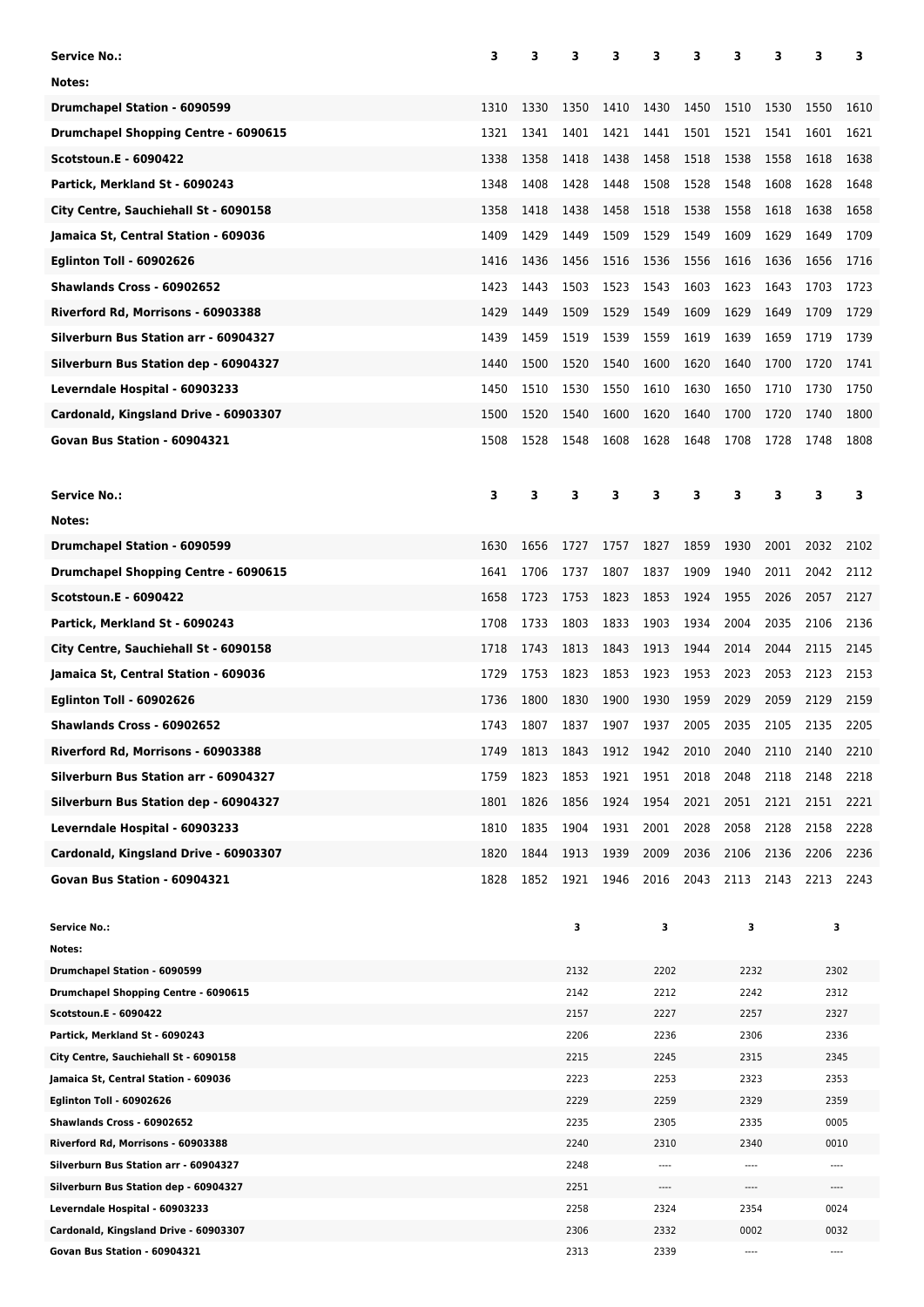## **3: Govan - Drumchapel**

## **Sunday**

| <b>Service No.:</b>                         | 3    | 3    | з    | 3    | 3         | з    | з     | 3    | 3    | 3    |
|---------------------------------------------|------|------|------|------|-----------|------|-------|------|------|------|
| Notes:                                      |      |      |      |      |           |      |       |      |      |      |
| Govan Bus Station - 60904321                |      |      |      | 0651 | 0751      | 0821 | 0849  | 0920 | 0950 | 1021 |
| Cardonald, Kingsland Drive - 60903306       | ---- |      | ---- | 0659 | 0759      | 0829 | 0858  | 0929 | 0959 | 1030 |
| Leverndale Hospital - 60903234              | ---- |      |      | 0707 | 0807      | 0837 | 0907  | 0938 | 1008 | 1039 |
| Silverburn Bus Station arr - 60904331       | ---- |      |      |      |           | ---- | $---$ | 0947 | 1017 | 1049 |
| Silverburn Bus Station dep - 60904331       |      |      |      |      |           |      | ----  | 0948 | 1018 | 1050 |
| Silverburn, Barrhead Rd - 60902890          | ---- |      |      |      |           |      |       |      |      |      |
| Riverford Rd, Morrisons - 60903387          | ---- | ---- | ---- | 0723 | 0823      | 0853 | 0923  | 0958 | 1028 | 1100 |
| Shawlands Cross - 60902653                  | ---- |      |      | 0728 | 0828      | 0858 | 0928  | 1004 | 1034 | 1106 |
| <b>Eglinton Toll - 60902627</b>             |      |      | ---- | 0735 | 0835      | 0905 | 0935  | 1011 | 1041 | 1113 |
| Hope St, Central Station - 60903519         | 0557 | 0632 | 0702 | 0742 | 0842      | 0912 | 0942  | 1018 | 1049 | 1121 |
| Charing Cross - 6090176                     | 0603 | 0638 | 0708 | 0748 | 0848      | 0918 | 0949  | 1025 | 1056 | 1129 |
| Partick Bus Station arr - 60904156          | 0612 | 0647 | 0717 | 0757 | 0857      | 0928 | 0959  | 1035 | 1106 | 1140 |
| Partick Bus Station dep - 60904156          | 0612 | 0647 | 0717 | 0758 | 0858      | 0930 | 1001  | 1036 | 1107 | 1141 |
| <b>Scotstoun.W - 6090423</b>                | 0621 | 0656 | 0726 | 0808 | 0908      | 0939 | 1010  | 1045 | 1116 | 1151 |
| <b>Drumchapel Shopping Centre - 6090613</b> | 0635 | 0710 | 0740 | 0822 | 0922      | 0954 | 1025  | 1100 | 1131 | 1206 |
| <b>Drumchapel Station - 6090599</b>         | 0645 | 0720 | 0750 | 0832 | 0932      | 1004 | 1035  | 1110 | 1141 | 1216 |
|                                             |      |      |      |      |           |      |       |      |      |      |
|                                             |      |      |      |      |           |      |       |      |      |      |
| <b>Service No.:</b>                         | 3    | 3    | з    | 3    | 3         | з    | 3     | 3    | 3    | 3    |
| Notes:                                      |      |      |      |      |           |      |       |      |      |      |
| Govan Bus Station - 60904321                | 1039 | 1059 | 1119 | 1139 | 1159      | 1219 | 1239  | 1259 | 1319 | 1339 |
| Cardonald, Kingsland Drive - 60903306       | 1049 | 1109 | 1129 | 1149 | 1209      | 1229 | 1249  | 1309 | 1329 | 1349 |
| Leverndale Hospital - 60903234              | 1059 | 1119 | 1139 | 1159 | 1219      | 1239 | 1259  | 1319 | 1339 | 1359 |
| Silverburn Bus Station arr - 60904331       | 1109 | 1129 | 1149 | 1209 | 1229      | 1249 | 1309  | 1329 | 1349 | 1409 |
| Silverburn Bus Station dep - 60904331       | 1110 | 1130 | 1150 | 1210 | 1230      | 1250 | 1310  | 1330 | 1350 | 1410 |
| Silverburn, Barrhead Rd - 60902890          |      |      |      |      |           |      |       |      |      |      |
| Riverford Rd, Morrisons - 60903387          | 1120 | 1140 | 1200 | 1220 | 1240      | 1300 | 1320  | 1340 | 1400 | 1420 |
| Shawlands Cross - 60902653                  | 1126 | 1146 | 1206 | 1226 | 1246      | 1306 | 1326  | 1346 | 1406 | 1426 |
| <b>Eglinton Toll - 60902627</b>             | 1133 | 1153 | 1213 | 1233 | 1253 1313 |      | 1333  | 1353 | 1413 | 1433 |
| Hope St, Central Station - 60903519         | 1141 | 1201 | 1221 | 1241 | 1301      | 1321 | 1341  | 1401 | 1421 | 1441 |
| Charing Cross - 6090176                     | 1149 | 1209 | 1229 | 1249 | 1309      | 1329 | 1349  | 1409 | 1429 | 1449 |
| Partick Bus Station arr - 60904156          | 1200 | 1220 | 1240 | 1300 | 1320      | 1340 | 1400  | 1420 | 1440 | 1500 |
| Partick Bus Station dep - 60904156          | 1202 | 1222 | 1242 | 1302 | 1322 1342 |      | 1402  | 1422 | 1442 | 1502 |
| Scotstoun.W - 6090423                       | 1212 | 1232 | 1253 | 1312 | 1332      | 1352 | 1412  | 1432 | 1452 | 1512 |
| <b>Drumchapel Shopping Centre - 6090613</b> | 1227 | 1247 | 1307 | 1327 | 1347      | 1407 | 1427  | 1447 | 1507 | 1527 |